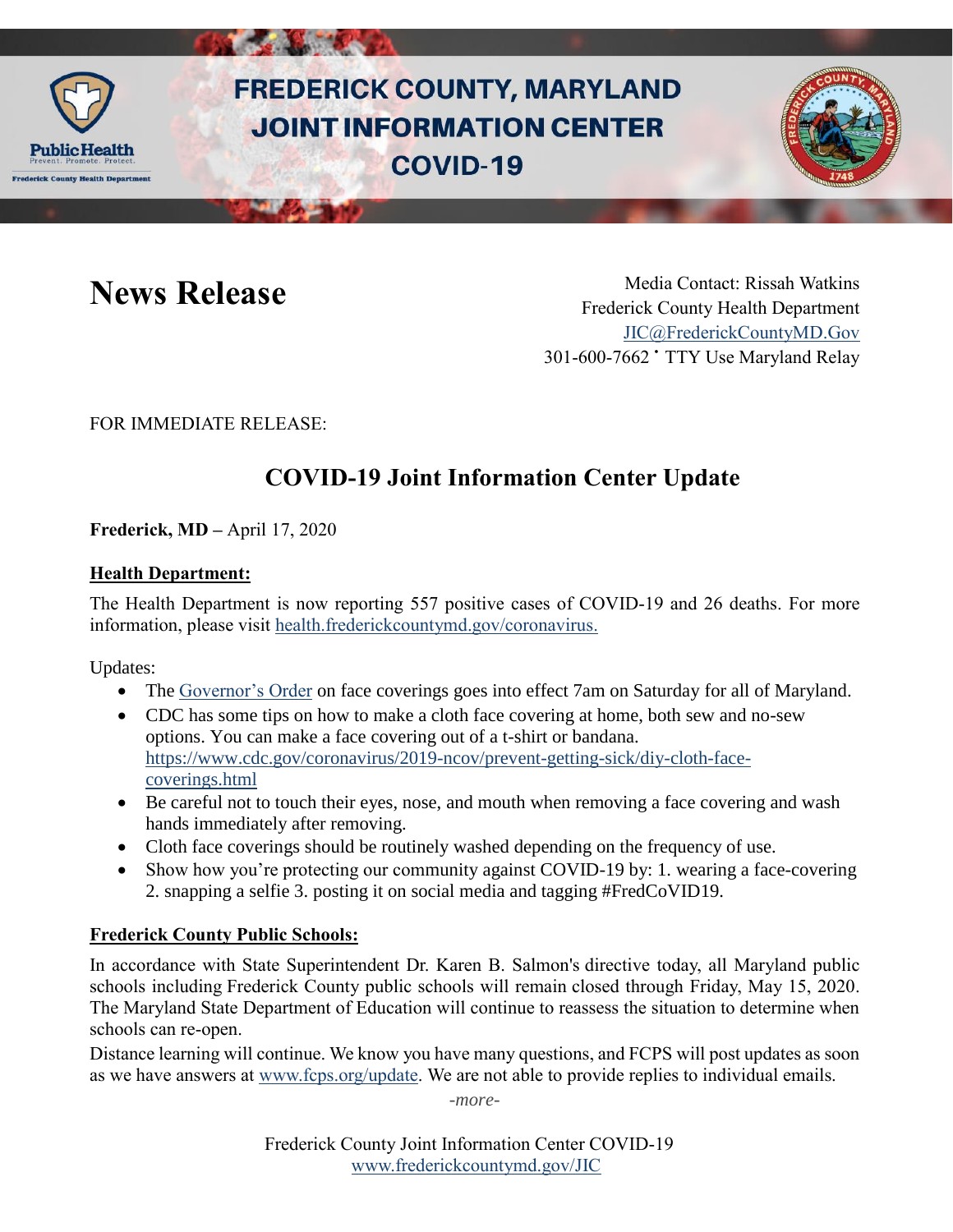

**Page 2/JIC**



**Collage Courtesy of [Visit Frederick](http://www.visitfrederick.org/)** 

*-more-*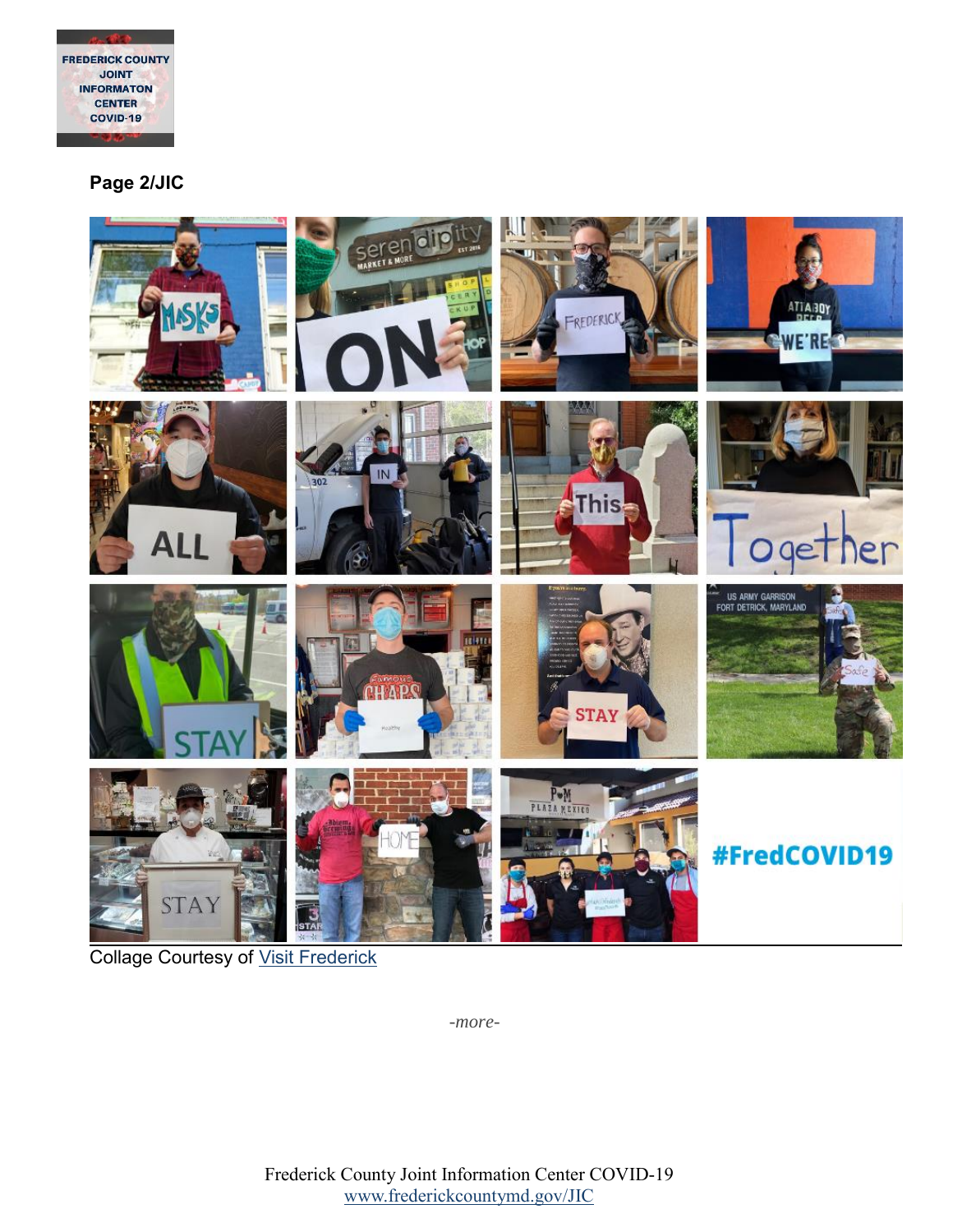

**Page 3/JIC**

## **Office of Economic Development:**

Check [www.discoverfrederickmd.com/covid-19](http://www.discoverfrederickmd.com/covid-19) for updates on more information on grants and loans. Email [info@discoverfrederickmd.com](mailto:info@discoverfrederickmd.com) to subscribe to OED's newsletter. The following is a summary of some available opportunities.

#### *Check the Status of Your Maryland COVID-19 Loan/Grant*

All businesses that have submitted an application for the Maryland Small Business COVID-19 Emergency Relief Loan/Grant can now check the status of that application by signing up for a Maryland OneStop account through the Maryland OneStop Portal. [onestop.md.gov/users/sign\\_up](https://onestop.md.gov/users/sign_up)

Please be sure to use the same email address that was used in your original application. This does not offer updates on federal loan applications.

#### *U.S. Chamber of Commerce Foundation – Save Small Business Fund*

The U.S. Chamber of Commerce Foundation announced that they will be awarding \$5,000 grants through the Save Small Business Fund. Applicants must have between 3 and 20 employees and be located in an economically vulnerable community which can be easily searched by zip code on their website. Applications open April 20<sup>th</sup>. Learn all the details at [www.savesmallbusiness.com](http://www.savesmallbusiness.com/)

#### *COVID-19 Maryland Heritage Areas Authority Emergency Operating Grants*

Nonprofit heritage tourism organizations located within the boundaries of a certified heritage area that have been impacted by the COVID-19 crisis are eligible to apply for grants of up to \$20,000. In some cases, nonprofit Friends groups will qualify. Applications will be accepted on a rolling basis, with all applications received by the first of each month considered as a group. The first deadline is May 1. **[Click](http://r20.rs6.net/tn.jsp?f=001fdCxxVBTMXhQjTZ3BrHtkZcrgQo4nGDEr-1LP6ay9Dq6vCQr0Btu6D1RGbLa_pXI-0xedGgTg4KJJmWzYcZ_ZIYlF5NZiSVvLzP9uqrB2bFMJIanSV0ayzaQmZIh35RAqnfr6U-ZmvDYMoBbQq6KFw==&c=XRaGi2ISVLiOb4k0bsR_HoaoeHCdkmub-8bqvlFDcQIJsg-v53QGiQ==&ch=EIw4SuoIbjT1w8tW0jw1nkSwKBIgVjNyIIwsIw2DyKTEOuBEkwOIeQ==)  [here](http://r20.rs6.net/tn.jsp?f=001fdCxxVBTMXhQjTZ3BrHtkZcrgQo4nGDEr-1LP6ay9Dq6vCQr0Btu6D1RGbLa_pXI-0xedGgTg4KJJmWzYcZ_ZIYlF5NZiSVvLzP9uqrB2bFMJIanSV0ayzaQmZIh35RAqnfr6U-ZmvDYMoBbQq6KFw==&c=XRaGi2ISVLiOb4k0bsR_HoaoeHCdkmub-8bqvlFDcQIJsg-v53QGiQ==&ch=EIw4SuoIbjT1w8tW0jw1nkSwKBIgVjNyIIwsIw2DyKTEOuBEkwOIeQ==)** for the link to guidelines and to submit an application.

#### *Emergency Grants for Arts Organizations and Artists*

The Maryland State Arts Council (MSAC) has created special grant opportunities that provide emergency funding to arts organizations and artists in Maryland as they adjust to losses sustained because of programming, operations, and events that have been modified or cancelled. Applications will be viewed upon submission. For more information visit [https://www.msac.org/grants/emergency-grant,](http://r20.rs6.net/tn.jsp?f=001fdCxxVBTMXhQjTZ3BrHtkZcrgQo4nGDEr-1LP6ay9Dq6vCQr0Btu6D1RGbLa_pXIQs_qbRokTfJImTui43gL3ZOmSrcyULro6u6iM1Mom25iCjhSsw6gXRyEExSxs6vRTo1eps_0R0D7NUIkv3aQt6a_5izs4wG1ttb7V0eVpB5VvMRKFSxuBeLmOV098TlOgdyipB22Jn34JbZVR0wiuuZvVrX6jQl10dSe44lbf-TD-a5U1OBpX03Cv7CxtznK4Gy30OncLef3WFxlQm9kXjr7uEkGm52A&c=XRaGi2ISVLiOb4k0bsR_HoaoeHCdkmub-8bqvlFDcQIJsg-v53QGiQ==&ch=EIw4SuoIbjT1w8tW0jw1nkSwKBIgVjNyIIwsIw2DyKTEOuBEkwOIeQ==) or contact Dana Parsons, Director, Grants and Professional Development, at [dana.parsons@maryland.gov.](mailto:dana.parsons@maryland.gov)

-*more-*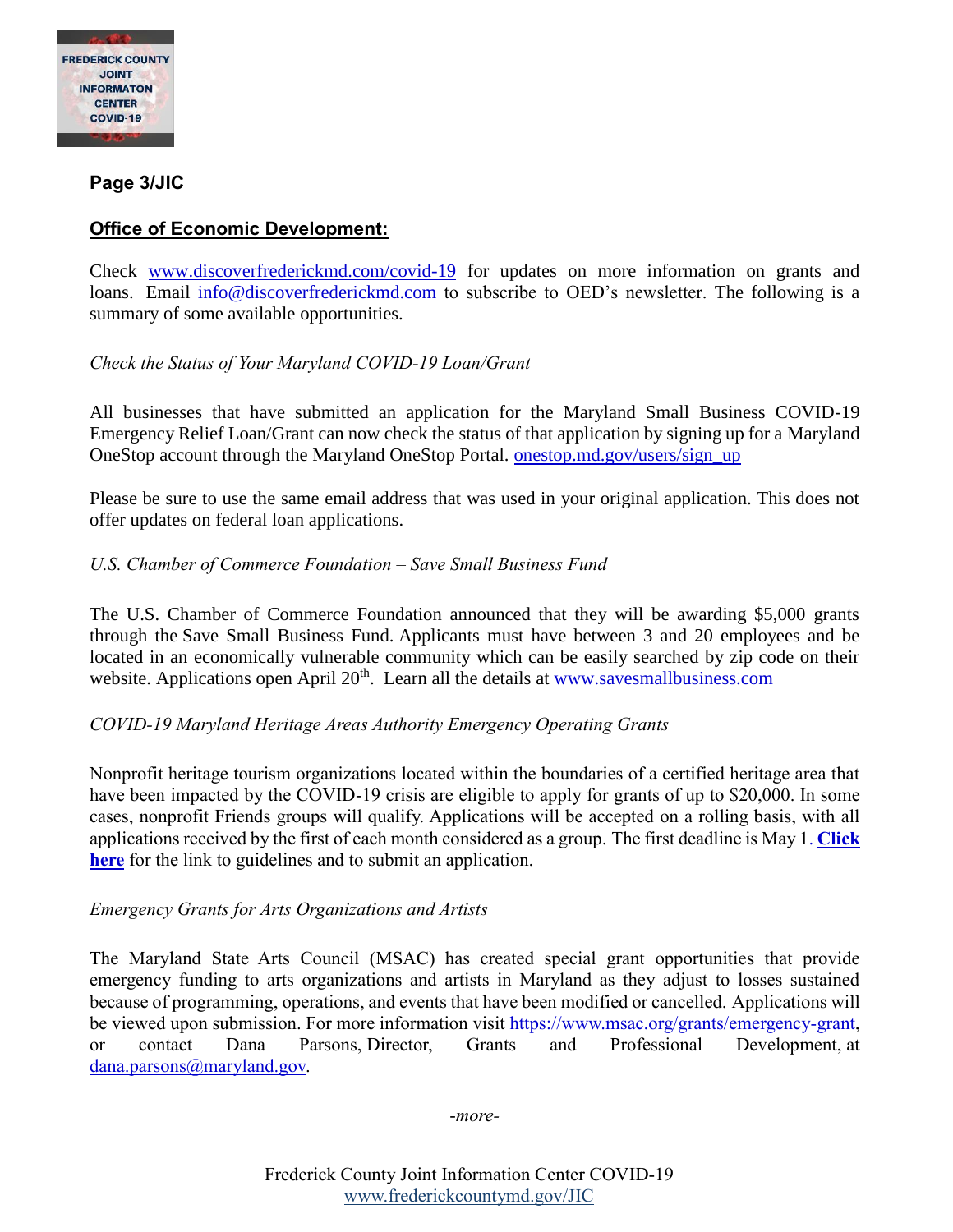

# **Page 4/JIC**

*Maryland COVID-19 Emergency Relief Manufacturing Fund*

This \$5 million incentive program helps Maryland manufacturers to produce personal protective equipment and other items identified as [Critical Needs Items](https://docs.google.com/document/d/1A9-LyinxeRPdUXdpSvOKuQLpflIxv6z4L_otu8jWue4/edit?usp=sharing) by MEMA and DGS, which are urgently needed by the State of Maryland, Maryland-based hospitals and healthcare facilities, and emergency and first responders.

[commerce.maryland.gov/fund/maryland-covid-19-emergency-relief-manufacturing-fund](https://commerce.maryland.gov/fund/maryland-covid-19-emergency-relief-manufacturing-fund)

*MARBIDCO Pandemic Adjustment Loan Fund Program*

Eligible farms and rural businesses can apply for loans up to \$3,000 in working capital and up to \$10,000 for equipment purchases at low interest rates with flexible terms.

[www.marbidco.org/\\_pages/programs\\_loans/loan\\_programs\\_palpf\\_1.htm](http://www.marbidco.org/_pages/programs_loans/loan_programs_palpf_1.htm)

*American Farmland Trust - Farmer Relief Fund*

AFT's Farmer Relief Fund will award farmers with cash grants of up to \$1,000 each to help them weather the current storm of market disruptions caused by the coronavirus crisis.

<https://farmland.org/farmer-relief-fund/>

*The Ogden Newspapers Community Marketing Grant*

Ogden Newspapers has established a \$1,000,000 grant fund to assist locally owned businesses with marketing during this challenging situation.

<https://www.ogdennews.com/community-grant/>

## **Office of Sustainability and Environmental Resources (OSER)**

#### **Earth Day Celebrates 50 Years on April 22, 2020**

The Earth Day movement was founded in 1970 and today it is recognized as the planet's largest civic event. The "Earth Week" celebration has begun! Here are a few things you can do while you are social distancing:

*-more-*

Frederick County Joint Information Center COVID-19 [www.frederickcountymd.gov/JIC](https://frederickcountymd.gov/JIC)